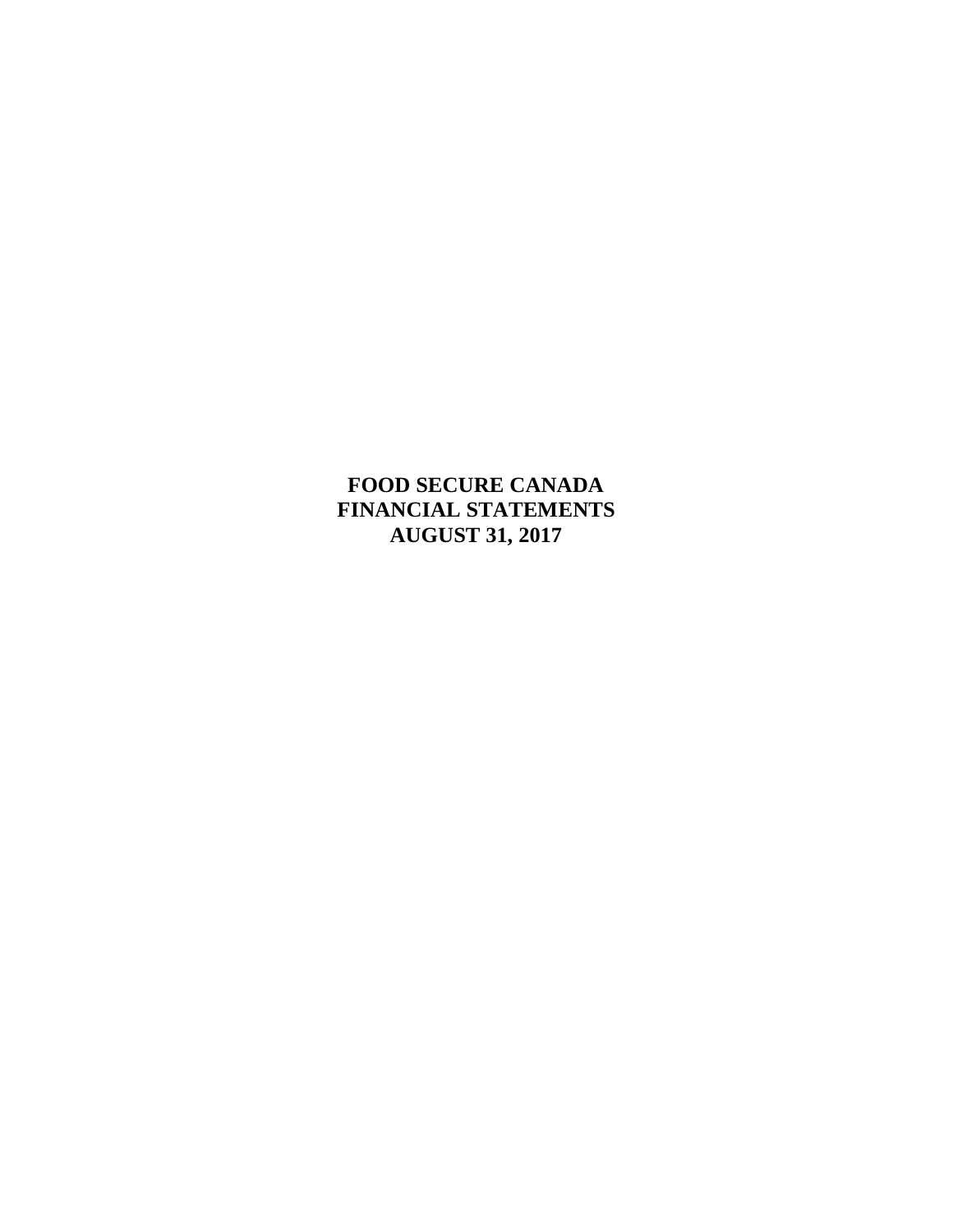# **FOOD SECURE CANADA TABLE OF CONTENTS AUGUST 31, 2017**

| <b>Contents</b>                            | Page           |
|--------------------------------------------|----------------|
| Independent Auditor's Report               | $1 - 2$        |
| <b>Statement of Financial Position</b>     | 3              |
| Statement of Changes in Net Assets         | $\overline{4}$ |
| <b>Statement of Revenues Over Expenses</b> | $5 - 6$        |
| <b>Statement of Cash Flows</b>             | 7              |
| Notes to the Financial Statements          | $8 - 13$       |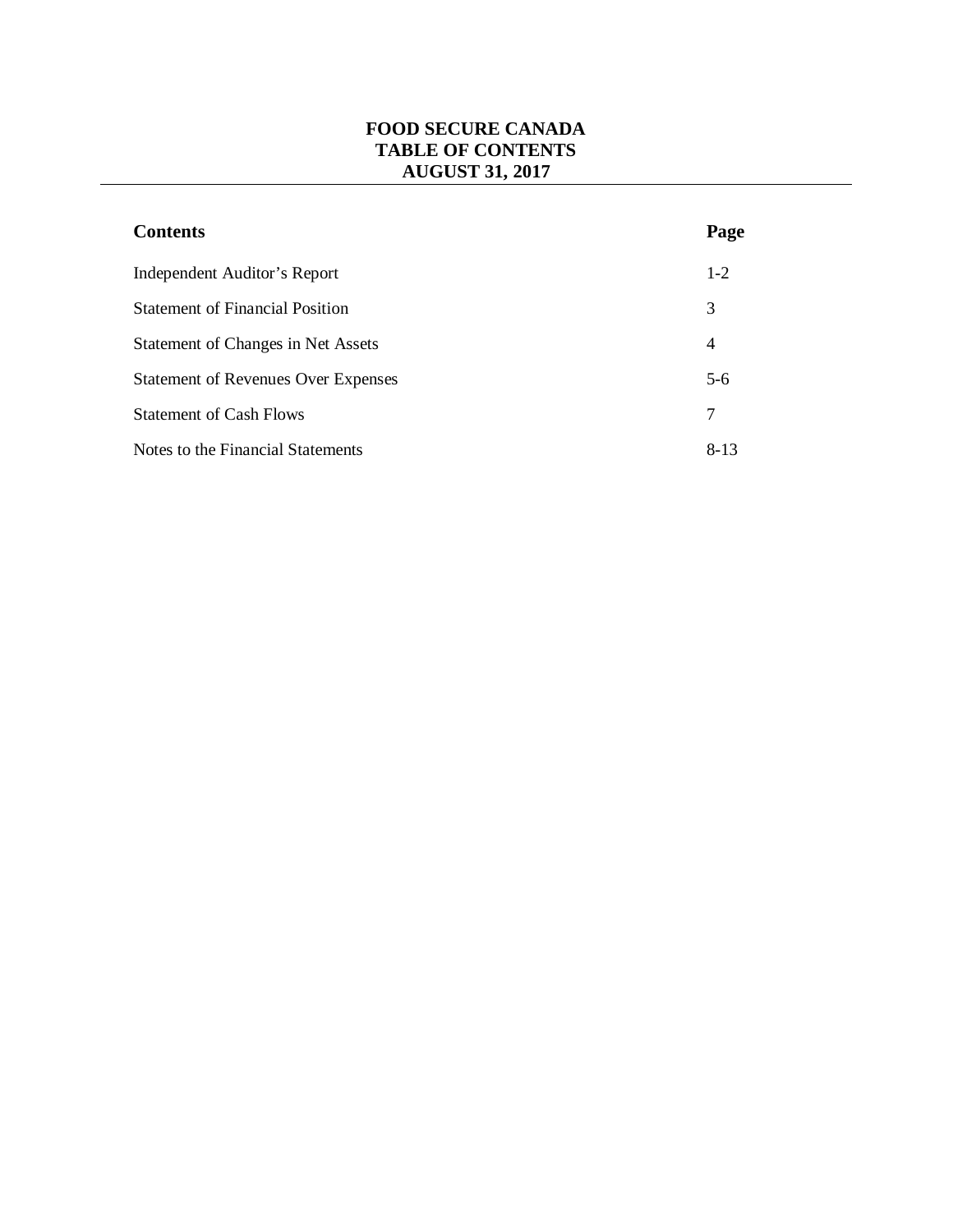# Christopher Schreindorfer, CPA

14 Rue De L'île Barwick Pierrefonds, Qc. HSZ 2WS<br>14 Center - Santo Carlos Control (f. 1969-1969)<br>16-Alexandro - Fax: (514) 696-1269  $\operatorname{eschreindorfer} @$ gmail.com

#### **INDEPENDENT AUDITOR'S REPORT**

# To the Members of **FOOD SECURE CANADA**

I have audited the accompanying financial statements of Food Secure Canada, which comprise the statement of financial position as at August 31, 2017, and the statements of operations and changes in net assets and cash flows for the year then ended, and a summary of significant accounting policies and other explanatory information.

#### *Management's responsibility for the financial statements*

Management is responsible for the preparation and fair presentation of these financial statements in accordance with Canadian accounting standards for not-for-profit organizations, and for such internal control as management determines is necessary to enable the preparation of financial statements that are free from material misstatement, whether due to fraud or error.

#### *Auditor's responsibility*

My responsibility is to express an opinion on these financial statements based on my audit. I conducted my audit in accordance with Canadian generally accepted auditing standards. Those standards require that I comply with ethical requirements and plan and perform the audit to obtain reasonable assurance about whether the financial statements are free from material misstatement.

An audit involves performing procedures to obtain audit evidence about the amounts and disclosures in the financial statements. The procedures selected depend on the auditor's judgment, including the assessment of the risks of material misstatement of the financial statements, whether due to fraud or error. In making those risk assessments, the auditor considers internal control relevant to the entity's preparation and fair presentation of the financial statements in order to design audit procedures that are appropriate in the circumstances, but not for the purpose of expressing an opinion on the effectiveness of the entity's internal control. An audit also includes evaluating the appropriateness of accounting policies used and the reasonableness of accounting estimates made by management, as well as evaluating the overall presentation of the financial statements.

I believe that the audit evidence I have obtained is sufficient and appropriate to provide a basis for my audit opinion.

#### *Basis for Qualified Opinion*

In common with many non-profit and charitable organizations, Food Secure Canada derives part of its revenue from memberships, donations and other activities, the completeness of which is not susceptible to complete audit examination. Accordingly, my verification of these revenues was limited to the amounts recorded in the accounts of the organization and I was not able to determine whether any adjustments might be necessary to revenue from voluntary contributions and other activities, the excess of revenue over expenditures and net assets.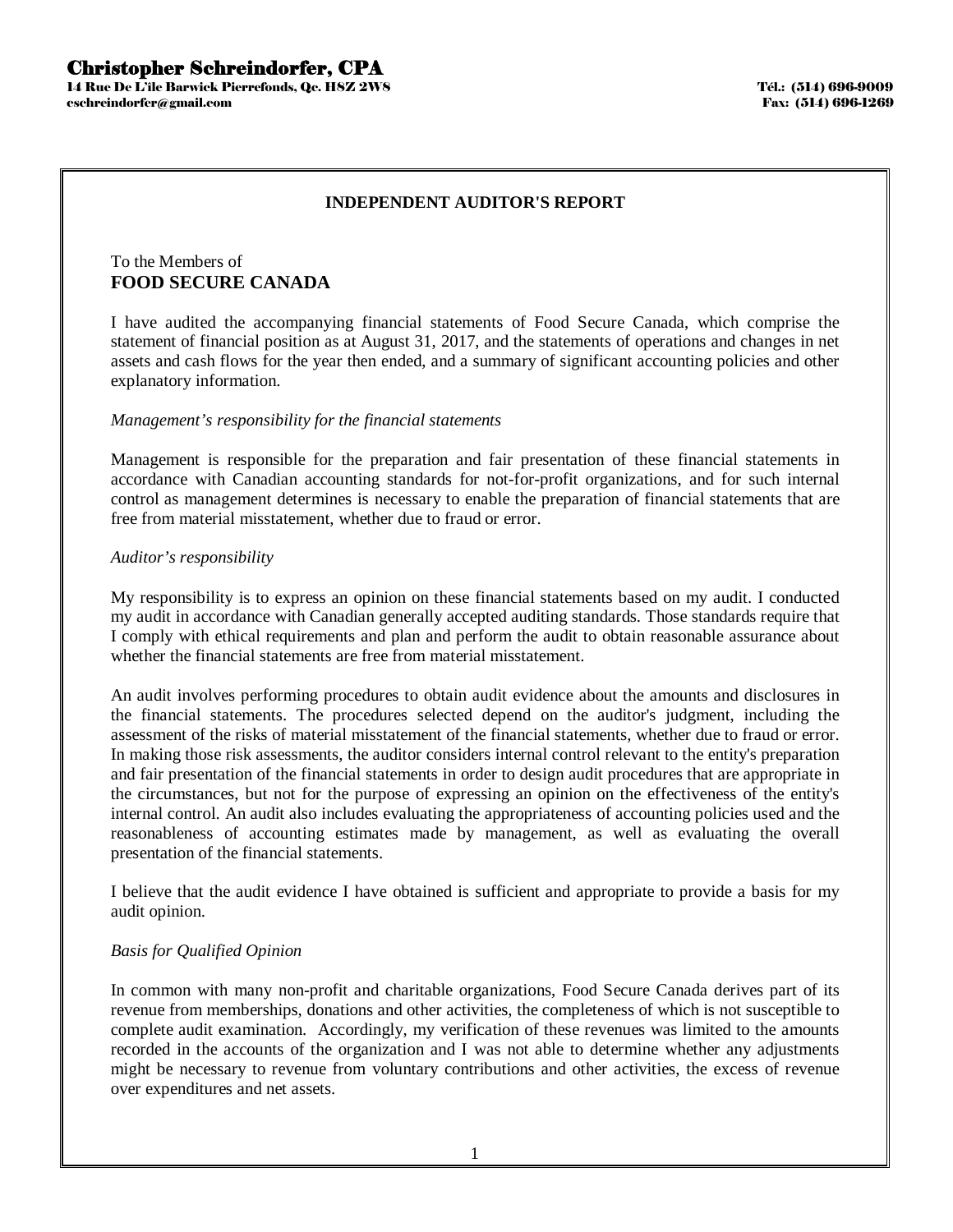# Christopher Schreindorfer, CPA

14 Rue De L'île Barwick Pierrefonds, Qc. HSZ 2WS cschreindorfer@gmail.com

Tél.: (514) 696-9009 Fax: (514) 696-1269

 $\mathcal{F}_{\text{H}\text{CC}}$ 

# Qualified Opinion

In my opinion, except for the possible effects of the matter described in the Basis for Qualified Opinion paragraph, the financial statements present fairly, in all material respects, the financial position of Food Secure Canada as at August 31, 2017 and its financial performance and its cash flows for the year then ended in accordance with Canadian accounting standards for not-for-profit organizations.

Christophe Schrendrich CPA

Pierrefonds, Québec



 $<sup>1</sup>$  CPA auditor, CA, public accountancy permit No. A120681</sup>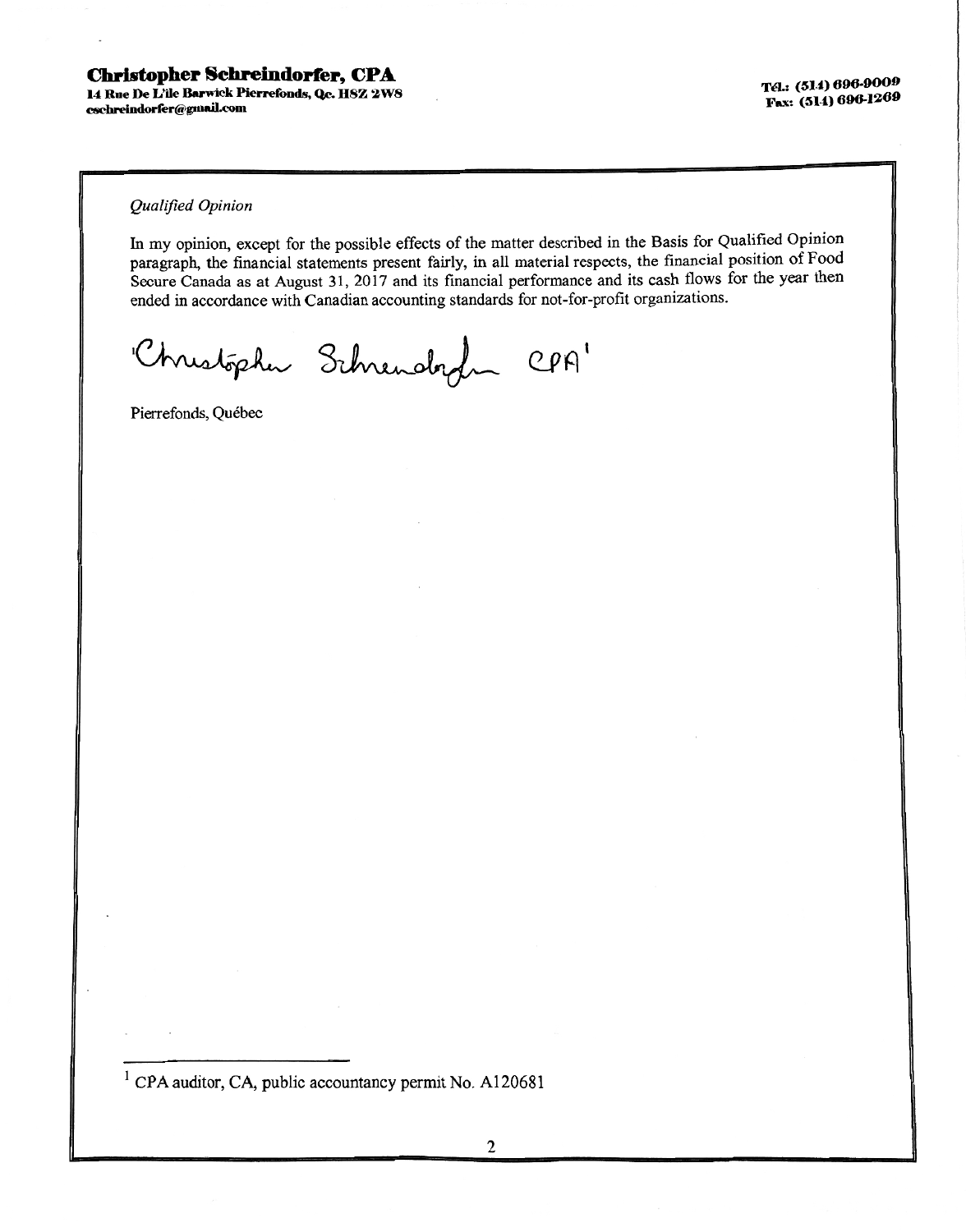# **FOOD SECURE CANADA STATEMENT OF FINANCIAL POSITION AS AT AUGUST 31, 2017**

|                                        | 2017    | 2016    |
|----------------------------------------|---------|---------|
|                                        | \$      | \$      |
| <b>ASSETS</b>                          |         |         |
| <b>Current Assets</b>                  |         |         |
| Cash                                   | 51,884  | 65,768  |
| Temporary investments (note 3)         | 5,065   | 5,065   |
| Government grants receivable           | 6,300   | 658     |
| Accounts receivable                    | 43,470  | 29,491  |
| Prepaid expenses                       |         | 900     |
| Deferred costs (note 8)                |         | 100,288 |
| Total current assets                   | 106,719 | 202,170 |
| Capital assets (note 4)                | 4,508   | 5,054   |
| Intangible assets (note 5)             | 13,797  | 17,246  |
|                                        | 125,024 | 224,470 |
| <b>LIABILITIES</b>                     |         |         |
| <b>Current Liabilities</b>             |         |         |
| Accounts payable and accruals (note 6) | 19,562  | 4,498   |
| Deferred partnership income (note 7)   | 40,433  | 45,024  |
| Deferred assembly revenues (note 8)    |         | 113,797 |
| Deferred contributions (note 9)        | 11,020  | 5,000   |
|                                        | 71,015  | 168,319 |
| <b>NET ASSETS</b>                      |         |         |
| Restricted                             | 18,305  | 22,300  |
| Unrestricted                           | 35,704  | 33,851  |
|                                        | 54,009  | 56,151  |
|                                        | 125,024 | 224,470 |

ON BEHALF OF THE BOARD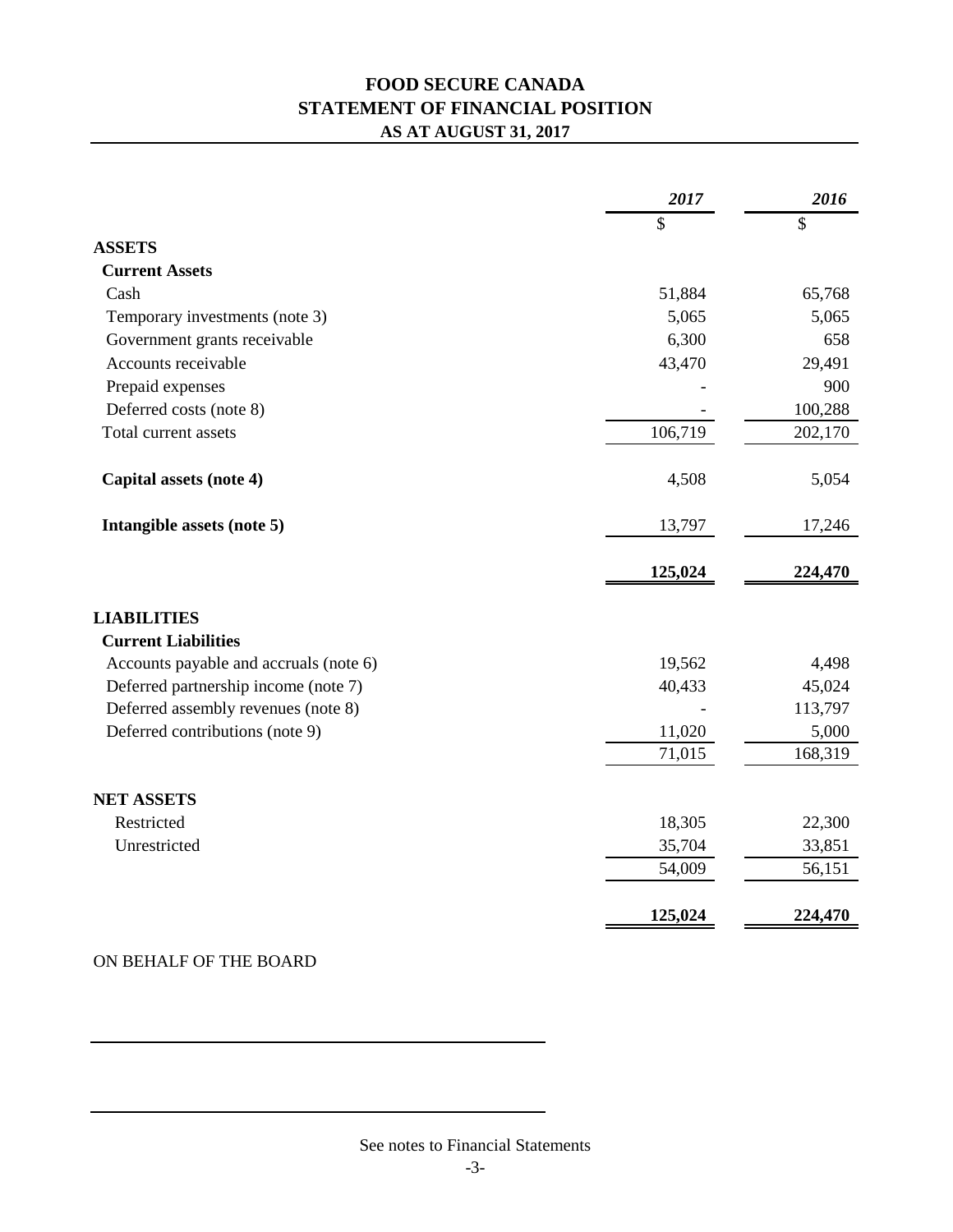# **FOOD SECURE CANADA STATEMENT OF CHANGES IN NET ASSETS FOR THE YEAR ENDED AUGUST 31, 2017**

|                                                                           | 2017    | 2016   |
|---------------------------------------------------------------------------|---------|--------|
|                                                                           | \$      | \$     |
| Balance, beginning of the year                                            | 56,151  | 48,059 |
| Excess of revenues over expenses (expenses over revenues) for<br>the year | (2,142) | 8,092  |
| Balance, end of year                                                      | 54,009  | 56,151 |
|                                                                           |         |        |
|                                                                           |         |        |
| Represented by:                                                           |         |        |
| Net assets invested in capital assets                                     | 18,305  | 22,300 |
| Unrestricted net assets                                                   | 35,704  | 33,851 |
|                                                                           | 54,009  | 56,151 |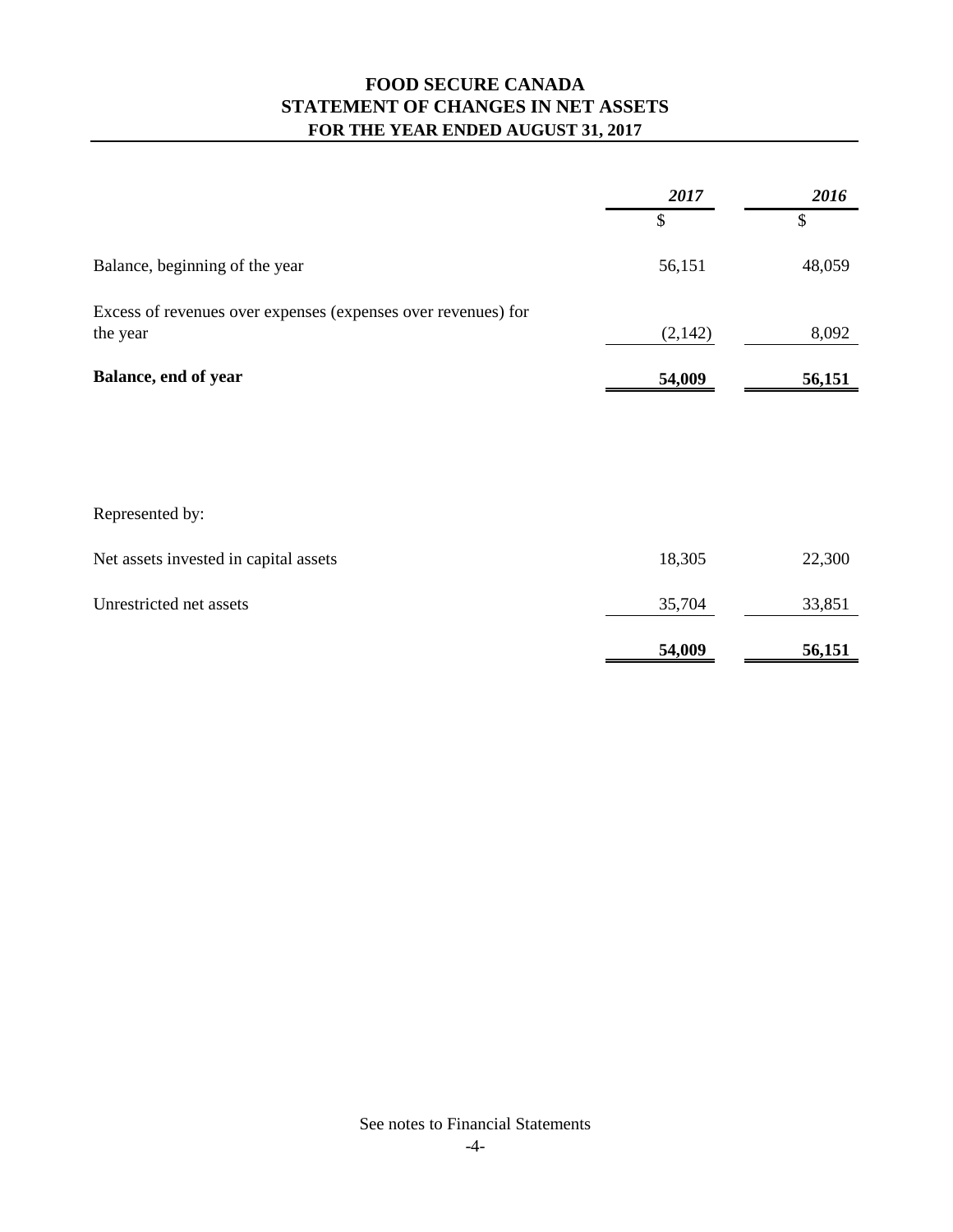#### **FOOD SECURE CANADA STATEMENT OF REVENUES OVER EXPENSESFOR THE YEAR ENDED AUGUST 31, 2017**

|                    | <b>GENERAL</b> | <b>PROGRAMS</b>          |                          |                |                              |                |                     |                |                                   |                          |                      |                      |
|--------------------|----------------|--------------------------|--------------------------|----------------|------------------------------|----------------|---------------------|----------------|-----------------------------------|--------------------------|----------------------|----------------------|
|                    | Core           | <b>Assembly</b>          | <b>School</b><br>Food    | Procurement    | <b>New</b><br><b>Farmers</b> |                | Northern Indigenous | <b>CFICE</b>   | <b>National</b><br>Food<br>Policy | Campaigns                | <b>Total</b><br>2017 | <b>Total</b><br>2016 |
|                    | \$             | \$                       | \$                       | \$             | \$                           | \$             | \$                  | \$             | \$                                | $\mathbf S$              | $\mathbb S$          | \$                   |
| <b>REVENUES</b>    |                |                          |                          |                |                              |                |                     |                |                                   |                          |                      |                      |
| Foundations        |                |                          |                          |                |                              |                |                     |                |                                   |                          |                      |                      |
| McConnell          | 53,419         | $\blacksquare$           | 97,607                   | 86,567         |                              |                |                     |                |                                   |                          | 237,593              | 292,939              |
| Interpares         | 41,500         |                          |                          | $\blacksquare$ | 10,000                       |                |                     | $\sim$         | 10,000                            |                          | 61,500               | 31,000               |
| Heart & Stroke     |                |                          | 2,800                    |                |                              |                |                     |                |                                   |                          | 2,800                | 10,000               |
| VON Canada         |                |                          | $\overline{\phantom{a}}$ |                |                              |                |                     |                |                                   |                          | $\blacksquare$       | 10,000               |
| Innoweave          |                |                          |                          |                |                              |                |                     |                |                                   |                          | $\blacksquare$       | 10,000               |
| Carrot Cache       |                |                          |                          |                |                              |                |                     |                |                                   |                          |                      | 7,500                |
| Foodshare          |                | $\overline{\phantom{a}}$ | 4,000                    |                |                              |                |                     |                |                                   | $\overline{\phantom{a}}$ | 4,000                | 5,000                |
| Other              |                | $\blacksquare$           | 1,708                    |                |                              |                |                     | $\blacksquare$ | 19,830                            | $\overline{\phantom{a}}$ | 21,538               |                      |
| Government         |                |                          |                          |                |                              |                |                     |                |                                   |                          |                      |                      |
| Federal            |                | 17,000                   |                          |                |                              |                | 5,000               | 20,000         | 11,962                            | $\overline{\phantom{a}}$ | 53,962               | 47,278               |
| Provincial         | 20,823         |                          |                          |                |                              |                |                     |                |                                   | $\overline{\phantom{a}}$ | 20,823               | 19,489               |
| Sponsorships       | $\blacksquare$ | 121,293                  |                          |                |                              |                |                     |                |                                   | $\overline{\phantom{a}}$ | 121,293              | $\blacksquare$       |
| Registration       | $\blacksquare$ | 132,894                  |                          |                |                              |                |                     |                |                                   | $\overline{a}$           | 132,894              |                      |
| Donations          | 1,416          | $\overline{\phantom{a}}$ |                          |                |                              |                |                     |                |                                   | $\overline{\phantom{a}}$ | 1,416                | 15,095               |
| Sales and services |                | 12,429                   |                          |                |                              |                |                     |                |                                   | $\overline{\phantom{a}}$ | 12,429               | 1,369                |
| Memberships        | 43,455         |                          |                          |                |                              |                |                     |                |                                   | $\blacksquare$           | 43,455               | 45,031               |
| Other income       |                | 4,555                    |                          |                |                              |                |                     |                |                                   | -                        | 4,555                | 2,250                |
|                    | 160,613        | 288,171                  | 106,115                  | 86,567         | 10,000                       | $\blacksquare$ | 5,000               | 20,000         | 41,792                            | $\overline{\phantom{a}}$ | 718,258              | 496,951              |

See notes to Financial Statements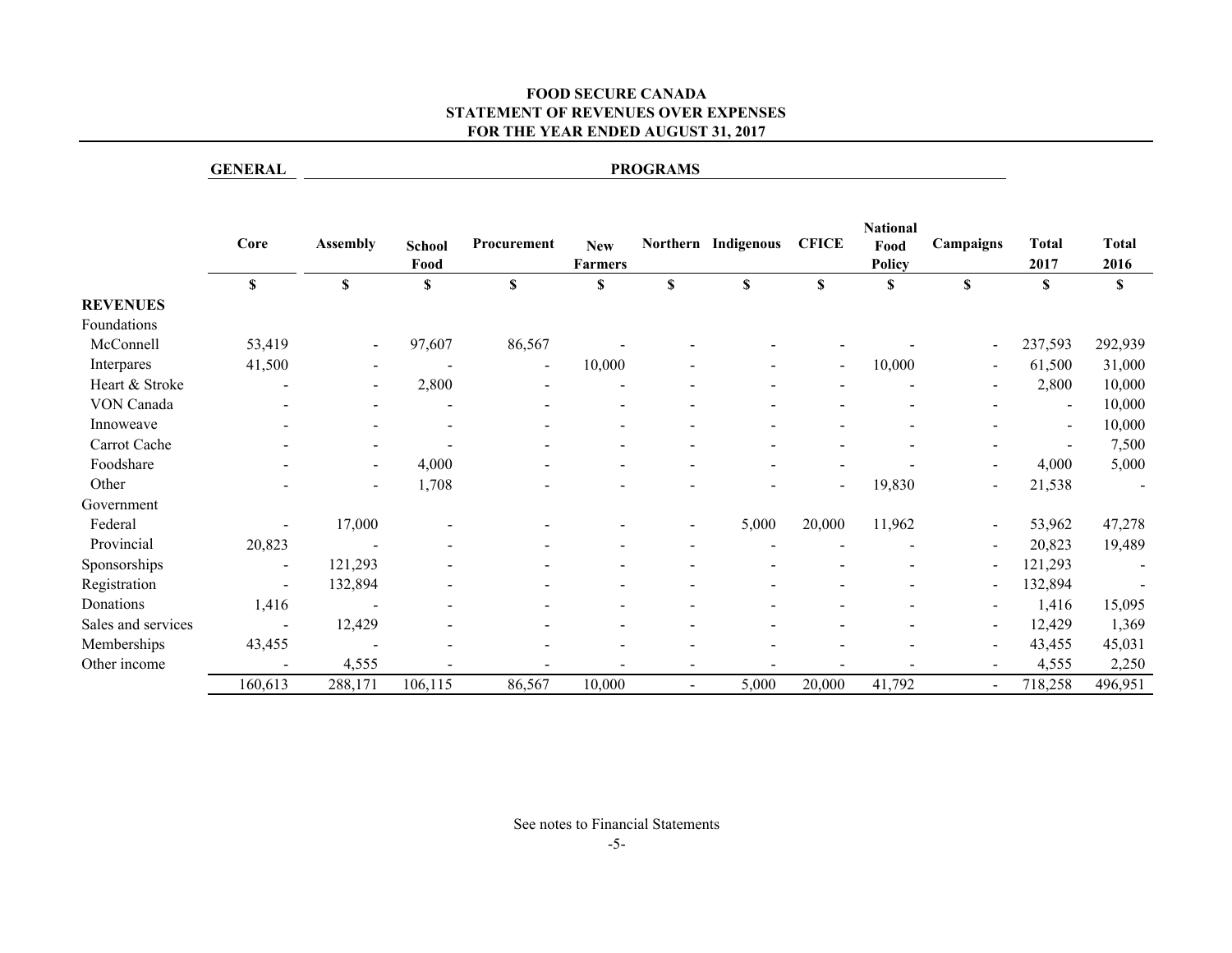#### **FOOD SECURE CANADA STATEMENT OF REVENUES OVER EXPENSESFOR THE YEAR ENDED AUGUST 31, 2017**

|                                        | <b>PROGRAMS</b><br><b>GENERAL</b> |                          |                       |                          |                              |       |                          |                          |                                          |           |                      |                      |
|----------------------------------------|-----------------------------------|--------------------------|-----------------------|--------------------------|------------------------------|-------|--------------------------|--------------------------|------------------------------------------|-----------|----------------------|----------------------|
|                                        | Core                              | <b>Assembly</b>          | <b>School</b><br>Food | Procurement              | <b>New</b><br><b>Farmers</b> |       | Northern Indigenous      | <b>CFICE</b>             | <b>National</b><br>Food<br><b>Policy</b> | Campaigns | <b>Total</b><br>2017 | <b>Total</b><br>2016 |
|                                        | \$                                | $\mathbf{s}$             | S                     | S                        | S                            | S     | \$                       | S                        | S                                        | S         | S                    |                      |
| <b>EXPENSES</b>                        |                                   |                          |                       |                          |                              |       |                          |                          |                                          |           |                      |                      |
| Human resources support                | 176,733                           | 85,215                   | 61,000                | 57,743                   | 10,675                       | 613   | 5,000                    | 18,694                   | 38,675                                   |           | 454,348              | 250,457              |
| Marketing & advertising                | $\overline{\phantom{a}}$          | 1,003                    |                       | $\overline{\phantom{a}}$ |                              |       |                          |                          |                                          | $\sim$    | 1,003                | 109                  |
| Professional services                  | 13,608                            | 6,035                    | 13,708                | 4,200                    | 2,432                        |       |                          |                          |                                          | $\sim$    | 39,983               | 89,862               |
| Administrative                         | 11,003                            | $\overline{\phantom{a}}$ | 8,446                 | 7,000                    | $\overline{\phantom{a}}$     |       |                          | $\overline{\phantom{0}}$ | 939                                      | $\sim$    | 27,388               | 28,512               |
| Program supplies                       |                                   | $\overline{\phantom{a}}$ | 10,000                | 1,098                    | $\overline{\phantom{a}}$     |       |                          |                          |                                          | $\sim$    | 11,098               | 15,157               |
| Office supplies $&$ expenses           | 10,363                            | 14,364                   | 2,461                 |                          |                              |       |                          |                          |                                          | $\sim$    | 27,188               | 3,223                |
| Convening                              |                                   | 57,836                   | 7,500                 | 11,203                   |                              |       | $\overline{\phantom{a}}$ | 946                      | 2,745                                    |           | 80,230               | 44,400               |
| Insurance                              | 2,896                             |                          |                       |                          |                              |       |                          |                          |                                          | $\sim$    | 2,896                | 2,856                |
| Travel                                 | 4,508                             | 38,973                   |                       | 2,073                    | $\overline{\phantom{a}}$     |       |                          | $\blacksquare$           | 717                                      | $\sim$    | 46,271               | 30,076               |
| Rent & utilities                       | 18,850                            | $\overline{\phantom{a}}$ | 3,000                 | 3,250                    |                              |       |                          |                          |                                          |           | 25,100               | 19,075               |
| Depreciation                           | 4,895                             |                          |                       | $\overline{\phantom{a}}$ |                              |       |                          |                          |                                          |           | 4,895                | 5,131                |
|                                        | 242,856                           | 203,426                  | 106,115               | 86,567                   | 13,107                       | 613   | 5,000                    | 19,640                   | 43,076                                   |           | 720,400              | 488,859              |
| <b>EXCESS OF REVENUE OVER EXPENSES</b> |                                   |                          |                       |                          |                              |       |                          |                          |                                          |           |                      |                      |
| (EXPENSES OVER REVENUES)               | (82, 243)                         | 84,745                   |                       | ۰                        | (3,107)                      | (613) |                          | 360                      | (1, 284)                                 |           | (2,142)              | 8,092                |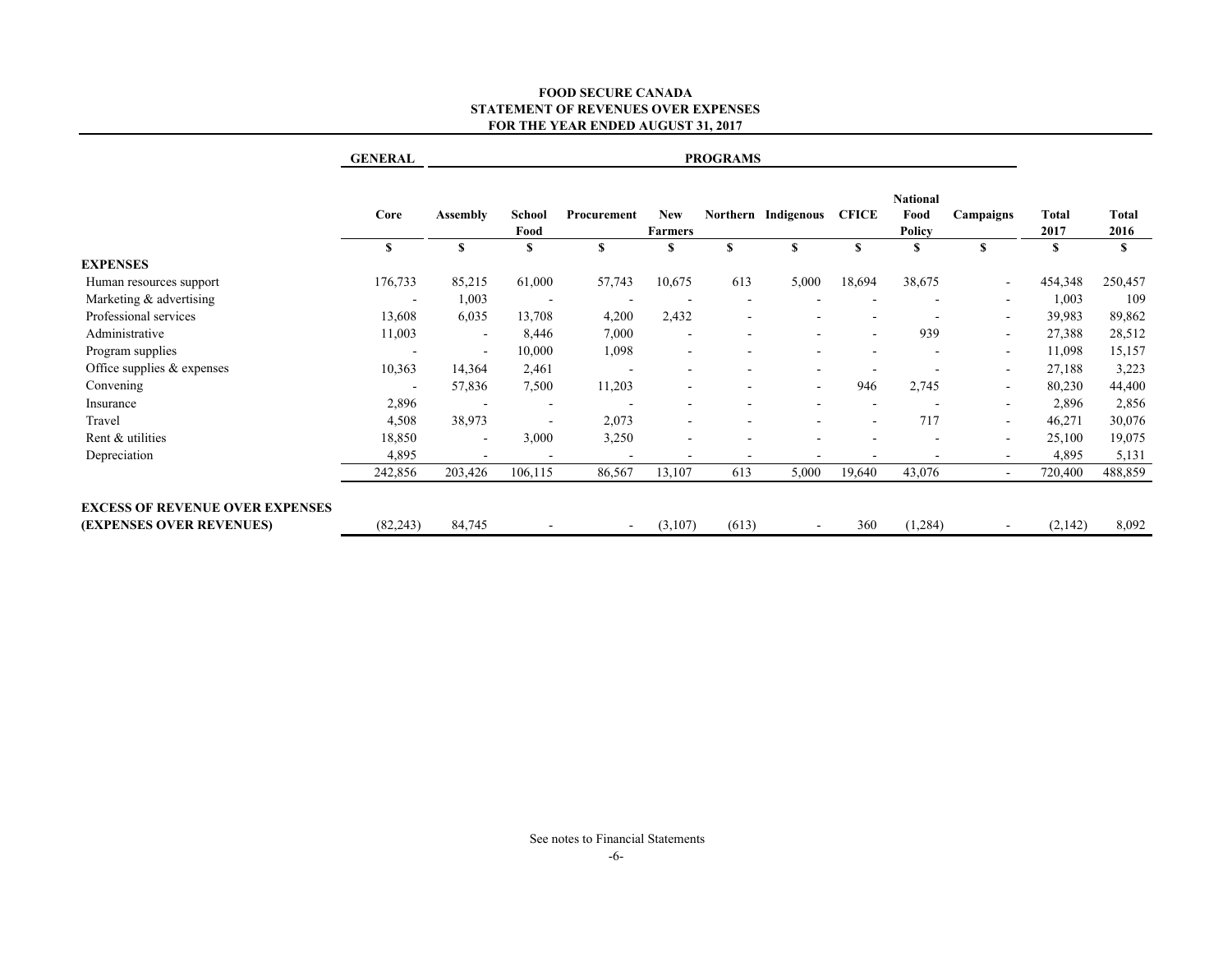# **FOOD SECURE CANADA STATEMENT OF CASH FLOWS FOR THE YEAR ENDED AUGUST 31, 2017**

|                                                           |      | 2017      | 2016       |
|-----------------------------------------------------------|------|-----------|------------|
|                                                           |      | \$        | \$         |
| CASH PROVIDED FROM (USED FOR)                             |      |           |            |
| <b>Operations</b>                                         |      |           |            |
| Excess of revenues over expenses (expenses over revenues) |      | (2,142)   | 8,092      |
| Amortization                                              |      | 4,895     | 5,131      |
|                                                           |      | 2,753     | 13,223     |
| Net changes in non-cash working capital:                  |      |           |            |
| Government grant receivable                               |      | (5,642)   | 25,183     |
| Accounts receivable                                       |      | (13,979)  | 6,300      |
| Prepaid expenses                                          |      | 900       | 31         |
| Deferred costs                                            |      | 100,288   | (100, 288) |
| Accounts payable and accruals                             |      | 15,064    | (21,920)   |
| Deferred contributions                                    |      | 6,020     | (39, 331)  |
| Deferred partnership income                               |      | (4,591)   | 5,500      |
| Deferred assembly revenues                                |      | (113,797) | 113,797    |
|                                                           |      | (12,984)  | 2,495      |
| <b>Investing activities</b>                               |      |           |            |
| Acquisition of capital assets                             |      | (900)     | (2,402)    |
|                                                           |      | (900)     | (2,402)    |
| Increase (decrease) in cash and cash equivalents          |      | (13,884)  | 93         |
| Cash and cash equivalents, beginning of the year          |      | 65,768    | 65,675     |
| Cash and cash equivalents, end of year                    |      | 51,884    | 65,768     |
|                                                           |      |           |            |
| Represented by:                                           | Cash | 51,884    | 65,768     |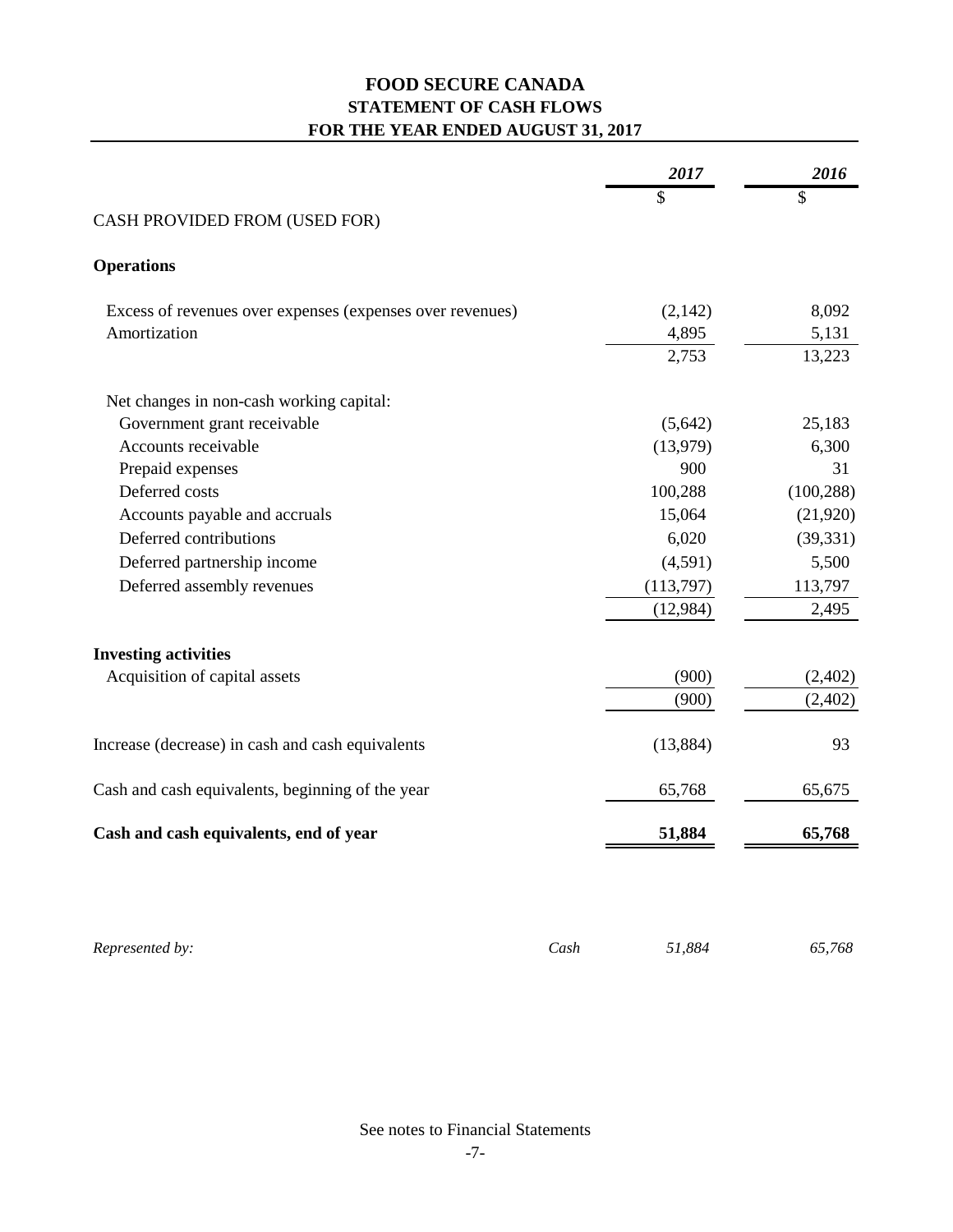#### **1. STATUS AND PURPOSE OF THE ORGANIZATION**

Food Secure Canada incorporated as a not-for-profit organization under the Canada Corporations Act in October 2006. Food Secure Canada is a Canada-wide alliance of civil society organizations and individuals collaborating to advance dialogue and cooperation for policies and programs that improve food security and food sovereignty in Canada and globally.

#### **2. SIGNIFICANT ACCOUNTING POLICIES**

The Organization applies the Canadian accounting standards for not-for-profit organizations in Part III of the CPA Canada Handbook –Accounting.

#### **Use of estimates**

The preparation of these financial statements, in conformity with Canadian accounting standards for not-for-profit organizations, requires management to make estimates and assumptions that affect the reported amount of assets and liabilities, the disclosure of contingent assets and liabilities at the date of the financial statements and the reported amounts of revenues and expenses during the reported period. These estimates are reviewed periodically, and adjustments are made to income as appropriate in the year they become known.

The most significant estimates relate to the accrued liabilities and the useful life of capital assets.

#### **Revenue recognition**

The Organization follows the deferral method of accounting for contributions and partnership income. Restricted contributions are recognized as revenue in the year in which the related expenses are incurred. Unrestricted contributions are recognized as revenue when received or receivable if the amount to be received can be reasonably estimated and collection is reasonably assured.

Other revenues are recognized as revenue when the service is rendered.

#### **Contributed services and material**

Volunteers contribute an amount of their time each year. Because of the difficulty of determining their fair value, these hours are not recognized in these financial statements.

#### **Cash and cash equivalents**

The Organization's policy is to disclose bank balances under cash and cash equivalents, including bank overdrafts with balances that fluctuate frequently from being positive to overdrawn, and temporary investments with a maturity period of three months or less from the date of acquisition. Temporary investments that the entity cannot use for current transactions because they are pledged as security are also excluded from cash and cash equivalents.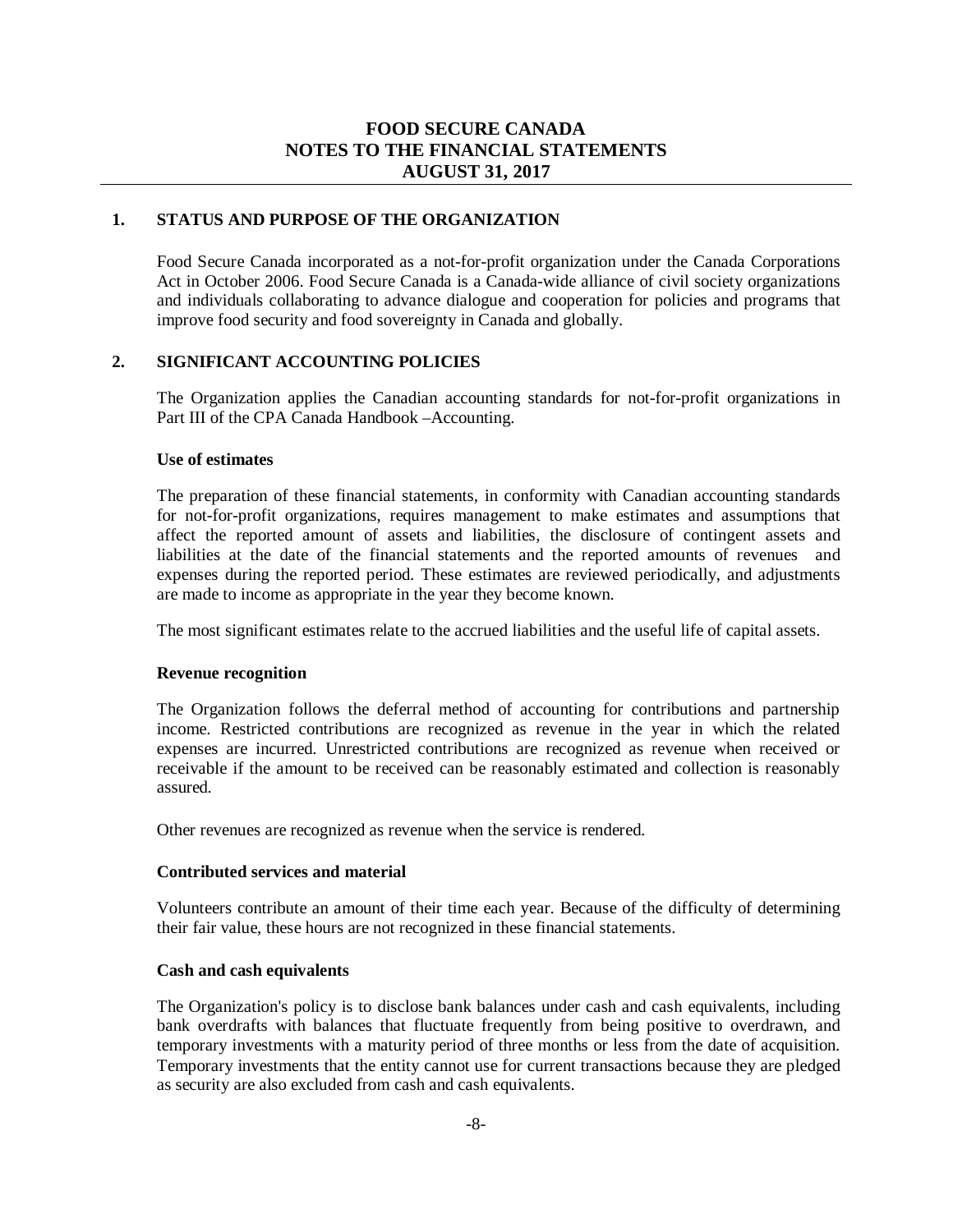#### **2. SIGNIFICANT ACCOUNTING POLICIES (continued)**

#### **Financial instruments**

#### *Measurement of financial instruments*

The Organization initially measures its financial assets and financial liabilities at fair value, except for certain non-arm's length transactions.

The Organization subsequently measures all its financial assets and financial liabilities at cost or amortized cost, except for investments in equity instruments that are quoted in an active market, which are measured at fair value. Changes in fair value are recognized in net income.

Financial assets measured at amortized cost include cash, term deposits and accounts receivable.

Financial liabilities measured at amortized cost include trade accounts payable and accrued liabilities.

#### *Impairment*

Financial assets measured at cost are tested for impairment when there are indicators of possible impairment. The Organization determines whether a significant adverse change has occurred in the expected timing or amount of future cash flows from the financial asset. If this is the case, the carrying amount of the asset is reduced directly to the higher of the present value of the cash flows expected to be generated by holding the asset, and the amount that could be realized by selling the asset at the balance sheet date. The amount of the write-down is recognized in net earnings. The previously recognized impairment loss may be reversed to the extent of the improvement, provided it is no greater than the amount that would have been reported at the date of the reversal had the impairment not been recognized previously. The amount of the reversal is recognized in net earnings.

#### **Capital assets**

Capital assets are accounted for at cost. Amortization is calculated using the straight-line method at the rate that varies 3 to 5 years.

#### **Intangible assets**

Intangible assets are accounted for at cost. Amortization is calculated on its estimated useful life using the straight-line method at the rate of 20%.

#### **Allocation of expenses**

The Organization records a number of its expenses by program and activity. The expenses are allocated based on direct cost or management estimate as to the program they relate to.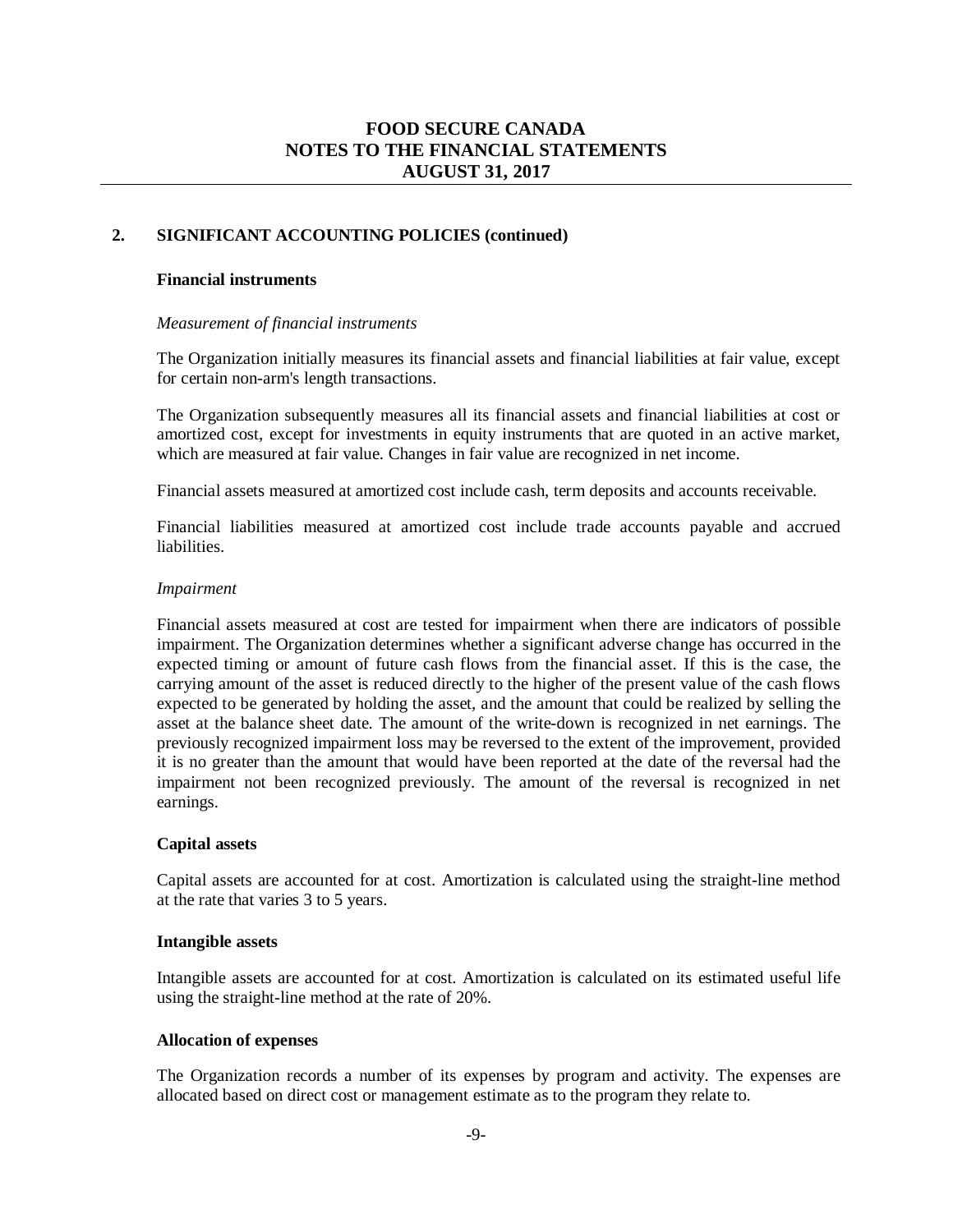# **2. SIGNIFICANT ACCOUNTING POLICIES (continued)**

#### **Allocation of expenses (continued)**

Personnel are allocated on the following basis: proportionally by the estimated hours worked for each program and activity.

#### **3. TEMPORARY INVESTMENTS**

|                                                           | 2017    | 2016    |
|-----------------------------------------------------------|---------|---------|
| One year non-redeemable investment, .85%, maturing in May |         |         |
| 2018                                                      | \$5,065 | \$5,065 |

#### **4. CAPITAL ASSETS**

|                    |         | 2017                               | 2017              | 2016              |
|--------------------|---------|------------------------------------|-------------------|-------------------|
|                    | Cost    | <b>Accumulated</b><br>amortization | Net book<br>value | Net book<br>value |
| Computer equipment | \$9,021 | \$4,513                            | \$4.508           | \$5,054           |

#### **5. INTANGIBLE ASSETS**

|         |          | 2017                               | 2017              | 2016              |
|---------|----------|------------------------------------|-------------------|-------------------|
|         | Cost     | <b>Accumulated</b><br>amortization | Net book<br>value | Net book<br>value |
| Website | \$30,797 | \$17,000                           | \$13,797          | \$17.246          |

#### **6. ACCOUNTS PAYABLE**

|                        | 2017     | 2016    |
|------------------------|----------|---------|
| Trade accounts payable | \$14,660 | \$3,418 |
| Salaries               | 4,903    | 1,080   |
|                        | \$19,562 | \$4,498 |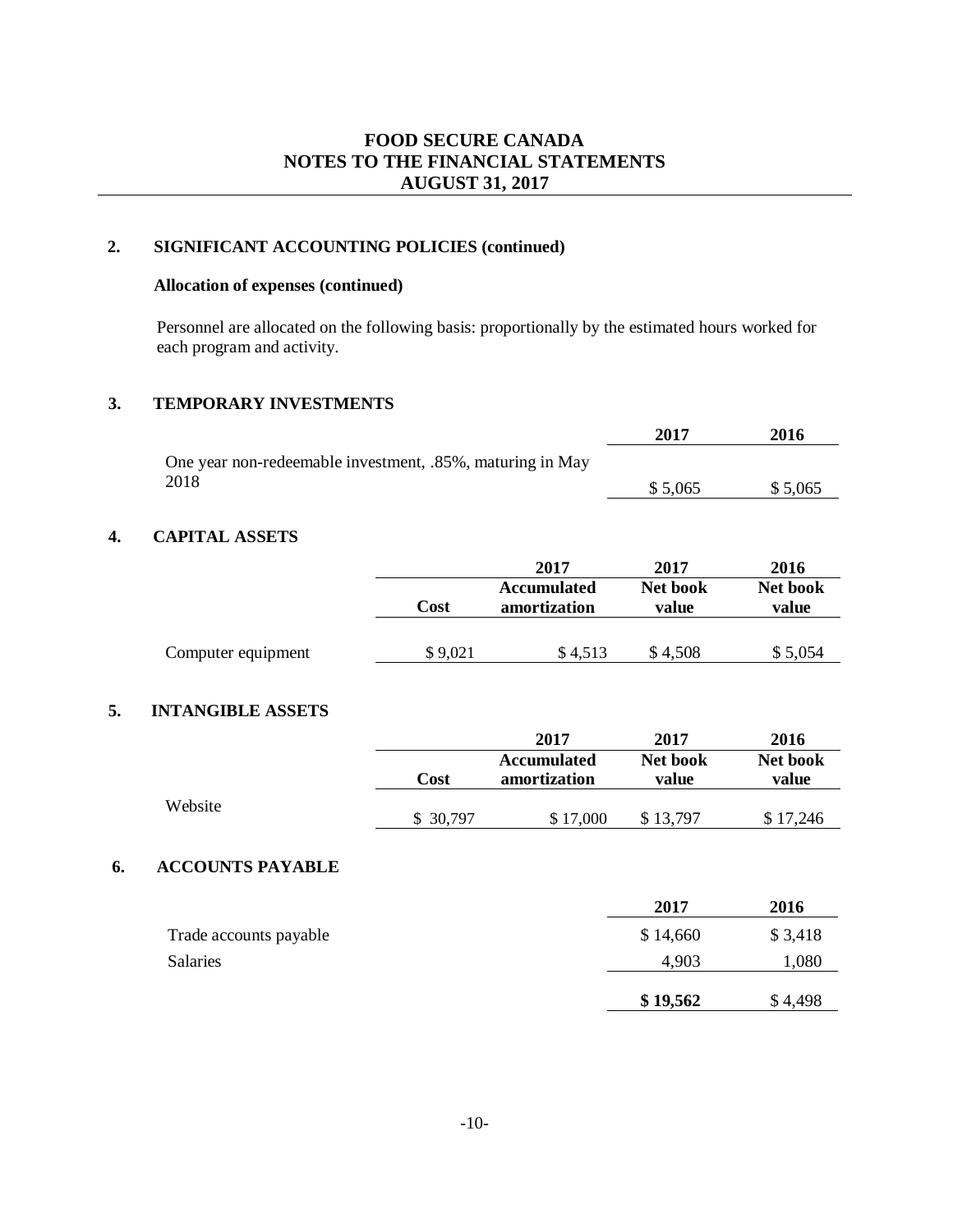#### **7. DEFERRED PARTNERSHIP INCOME**

The deferred partnership income from the J.W. McConnell Family Foundation represents unrendered services for which the organization has already been paid during the year. The amount shall be considered as income when services will be rendered. Changes in deferred partnership income are:

|                                                      |            |          |                          | Institutional |              |           |
|------------------------------------------------------|------------|----------|--------------------------|---------------|--------------|-----------|
|                                                      | Children   |          | <b>NFP</b>               | Food          | Total        | Total     |
|                                                      | and Food   | Core     | Governance               | Program       | 2017         | 2016      |
| <b>Opening Balance</b>                               | 7,523<br>S | 975<br>S | \$<br>-                  | \$<br>36,526  | 45,024<br>\$ | \$39,524  |
| Less: amount<br>recognized as<br>revenue in the year | (6,370)    | (975)    | $\overline{\phantom{0}}$ | (36, 526)     | (45, 024)    | (39, 524) |
| Plus: amount<br>received related to                  |            |          |                          |               |              |           |
| the following year                                   | 9,762      | 8,556    | 10,000                   | 10,962        | 28,318       | 45,024    |
| <b>Closing Balance</b>                               | \$10,915   | \$8,556  | 10,000<br>\$             | \$<br>10,962  | 40,433<br>\$ | \$45,024  |

#### **8. DEFERRED ASSEMBLY COSTS/REVENUES**

The General Assembly is an event that takes place every 2 years. The Assembly gathers people and organizations from all over to address all the current issues that relate to FSC. Funds used to support projects involving Indigenous and Northern delegates are folded into the Assembly activities. The association defers all costs/revenues related to the assembly. The costs/revenues are recorded in the statement of earnings only when the event has taken place and the revenues are earned. The following schedule lists the costs and revenues that have been deferred relating to the assembly.

Schedule for costs:

|                                                               |                 |    |                |              |    |             | Total      | Total     |
|---------------------------------------------------------------|-----------------|----|----------------|--------------|----|-------------|------------|-----------|
|                                                               | <b>Salaries</b> |    | Administration | Planning     |    | Translation | 2017       | 2016      |
| <b>Opening Balance</b><br>Less: amount<br>recognized as costs | \$71,783        | S  | 6,525          | 18,480<br>\$ | \$ | 3,500       | \$100,288  | \$        |
| in the year<br>Plus: amount<br>received related to            | (71, 783)       |    | (6,525)        | (18, 480)    |    | (3,500)     | (100, 288) |           |
| the following year                                            |                 |    |                |              |    |             |            | 100,288   |
| <b>Closing Balance</b>                                        | ۰               | \$ | ۰.             | - \$<br>۰    | S  | ۰.          | -S<br>۰    | \$100,288 |

Total

 $\overline{a}$   $\overline{a}$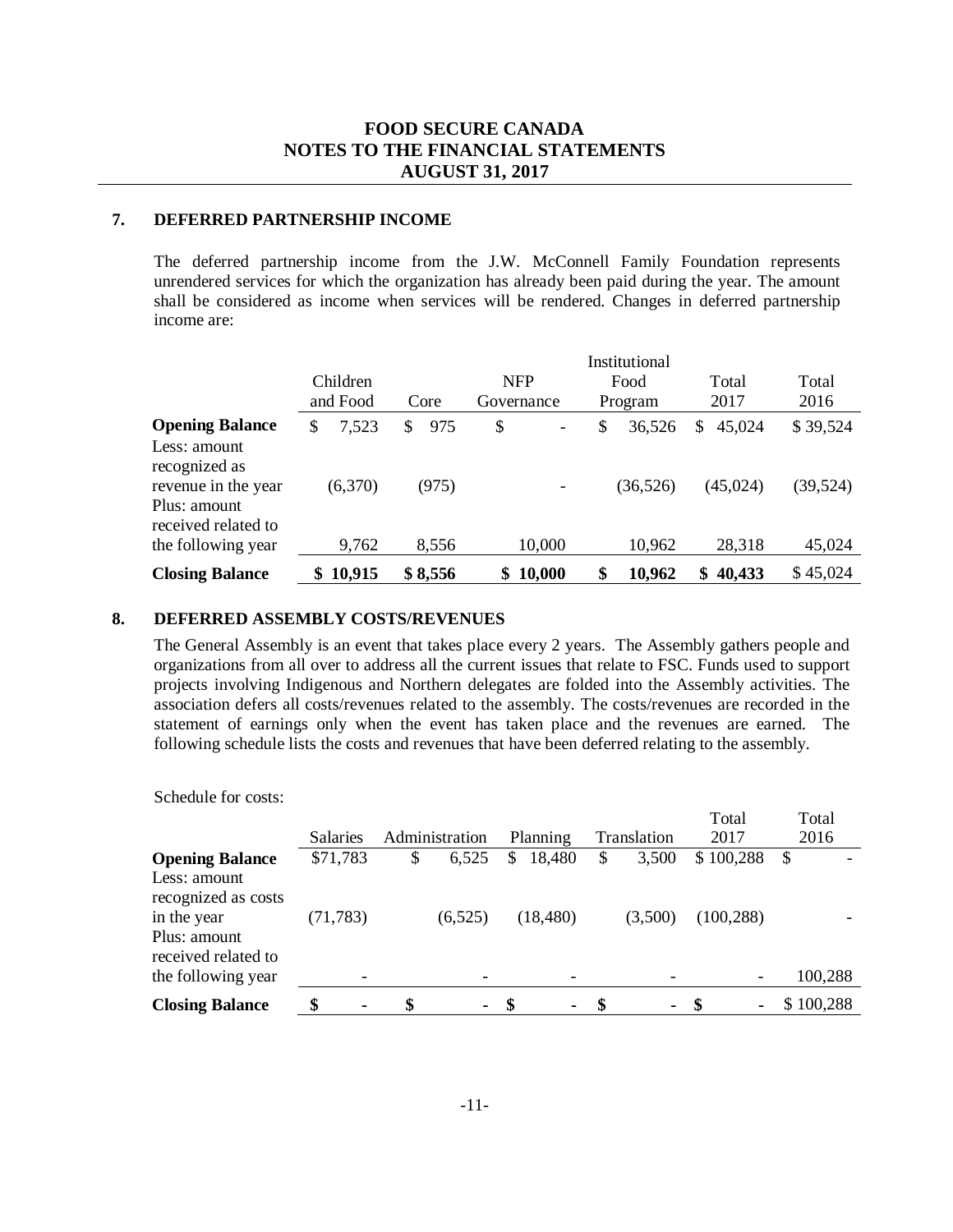#### **8. DEFERRED ASSEMBLY COSTS/REVENUES (continued)**

Schedule for revenues:

| Total          | Total     |
|----------------|-----------|
| 2017           | 2016      |
| \$113,797      |           |
| (113,797)      |           |
|                | 113,797   |
| $\blacksquare$ | \$113,797 |
|                |           |

#### **9. DEFERRED CONTRIBUTIONS**

The deferred contributions represent unused resources received during the year for specific activities. The amount shall be considered as income in the following year. Changes in deferred contributions are:

|                                                                               | University of           |                          |                      |                              | Heritage Canada                      |         |            |           |
|-------------------------------------------------------------------------------|-------------------------|--------------------------|----------------------|------------------------------|--------------------------------------|---------|------------|-----------|
|                                                                               | $Guelph-$<br><b>NFP</b> |                          | Children and<br>Food |                              | - Assistance for<br>Interpretation & |         | Total      | Total     |
|                                                                               |                         |                          |                      |                              |                                      |         |            |           |
|                                                                               |                         | Governance               |                      | Translation<br>Contributions |                                      | 2017    | 2016       |           |
| <b>Opening Balance</b>                                                        | \$                      | $\overline{\phantom{a}}$ |                      |                              | \$                                   | 5,000   | 5,000<br>S | \$44,331  |
| Less: amount<br>recognized as revenue<br>in the year<br>Plus: amount received |                         |                          |                      |                              |                                      | (5,000) | (5,000)    | (44, 331) |
| related to the<br>following year                                              |                         | 2,728                    |                      | 8,292                        |                                      |         | 11,020     | 5,000     |
| <b>Closing Balance</b>                                                        | \$                      | 2,728                    | \$                   | 8,292                        | \$                                   |         | \$11,020   | \$5,000   |

#### **10. ALLOCATION OF COSTS**

The allocation of personnel salaries are on time and effort related to the program or activity and in the absence of tangible cost drivers the salaries are based on management's best estimate as to the time and effort required to be allocated to the program and activity. All direct cost are charged to the program as incurred and all other costs that are not specifically identifiable to a program or activity are allocated based on management's best estimate.